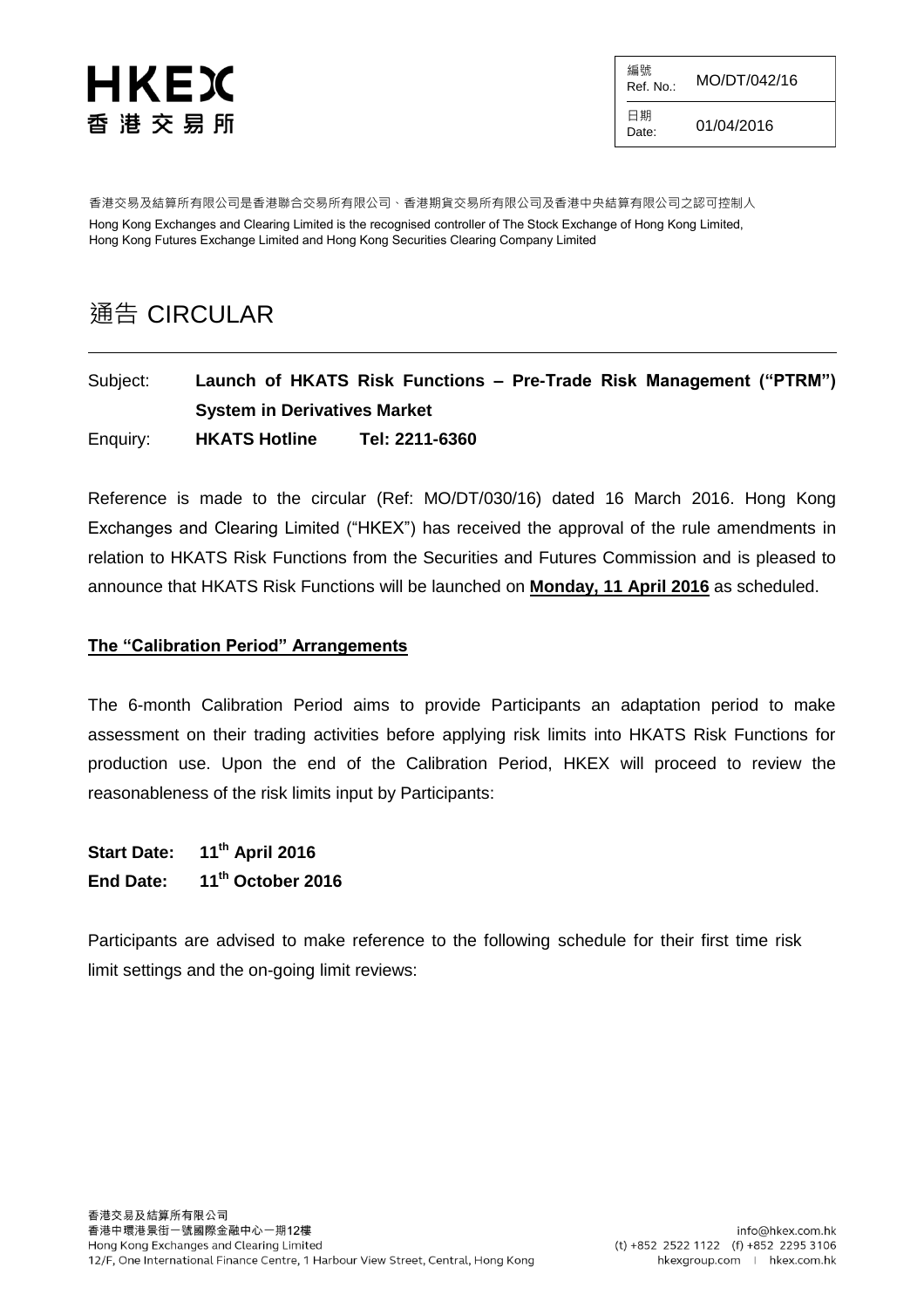| <b>Completion Time</b>            | <b>Task</b>                                                |
|-----------------------------------|------------------------------------------------------------|
| By Mid-May 2016                   | Set up Pre-Trade Limit Group (s), if necessary,            |
|                                   | with all risk limits set at the default maximums           |
|                                   | Start to collect daily maximum utilization data            |
|                                   | per PTLG provided by the Utilization Report as             |
|                                   | reference for risk limit settings                          |
| By End of June 2016               | Attend Briefing Sessions organized by HKEX<br>$\bullet$    |
|                                   | regarding information about the limit review               |
|                                   | arrangement after the Calibration Period.                  |
|                                   | Details will be announced in due course                    |
| By Mid-September 2016             | Conduct internal review and approval process<br>$\bullet$  |
|                                   | to finalize the risk limits per PTLG                       |
|                                   | Submit notification form set out in Appendix 1             |
|                                   | to HKEX for the first time risk limit setting and          |
|                                   | the on-going updates                                       |
|                                   | Participants are requested to follow the                   |
|                                   | schedule<br>input<br>date<br>in<br>the                     |
|                                   | acknowledgement by HKEX                                    |
| <b>Risk</b><br>Limits<br>On-Going | After the first-time inputs, Participants may<br>$\bullet$ |
| <b>Modifications</b>              | need to review and make modifications on                   |
|                                   | their risk limits from time to time. Participants          |
|                                   | are requested to notify HKEX within 1                      |
|                                   | <b>business day</b> after they update the risk limits      |
|                                   | End of Calibration Period on 11 <sup>th</sup> October 2016 |

Note: The schedule suggested above is for Participants' information and reference only.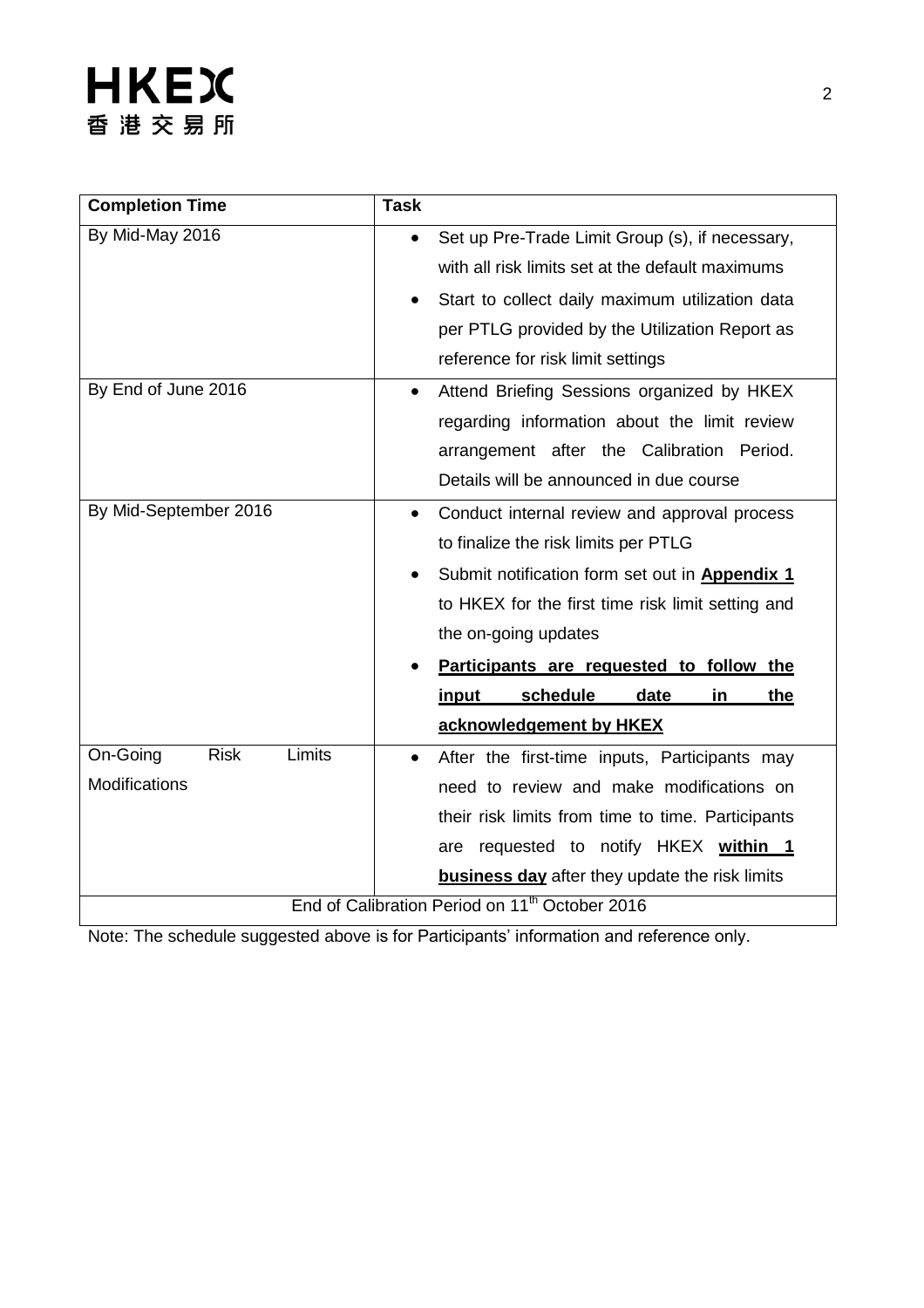

The Exchange would like to thank all Participants for their supports to the launch of HKATS Risk Functions for the derivatives market.

Sanly Ho **Head** Derivatives Trading Markets Division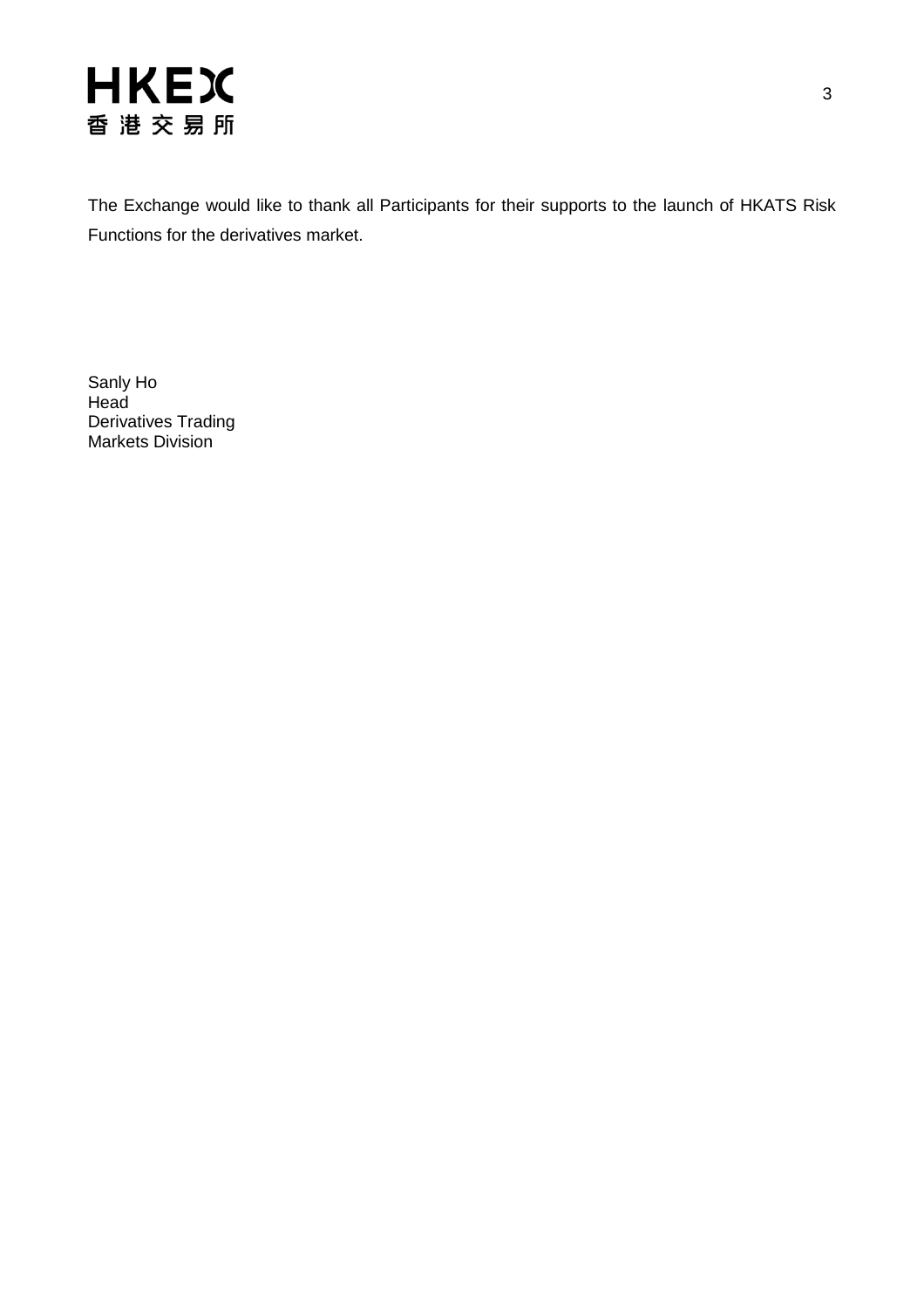

Appendix 1

#### **HONG KONG FUTURES EXCHANGE LTD / THE STOCK EXCHANGE OF HONG KONG LTD (A wholly owned subsidiary of Hong Kong Exchanges and Clearing Ltd)**

| 6/F Two Exchange Square | Fax:   | 2877 0017                      |
|-------------------------|--------|--------------------------------|
| 8 Connaught Place       |        | Hotline: 2211 6360             |
| Central, Hong Kong      | Email: | <b>PTRM</b> limits@hkex.com.hk |

#### **Notification of Applying HKATS Risk Functions Risk Limits**

#### **Particulars of Exchange Participant**

| Mnemonic           | <b>Participant Name</b>                |
|--------------------|----------------------------------------|
|                    |                                        |
| □ HKFE Participant | □ Options Trading Exchange Participant |

#### **Contact Person**

| Name     | Tel    |
|----------|--------|
| Position | E-mail |

Please complete the followings:

- A) Please tick as appropriate:
	- $\Box$  First-time risk limit input

(Participants shall not input their risk limits BEFORE an appointment obtained from the Exchange)

On-going risk limit modification

(Please submit within 1 business day after the modification)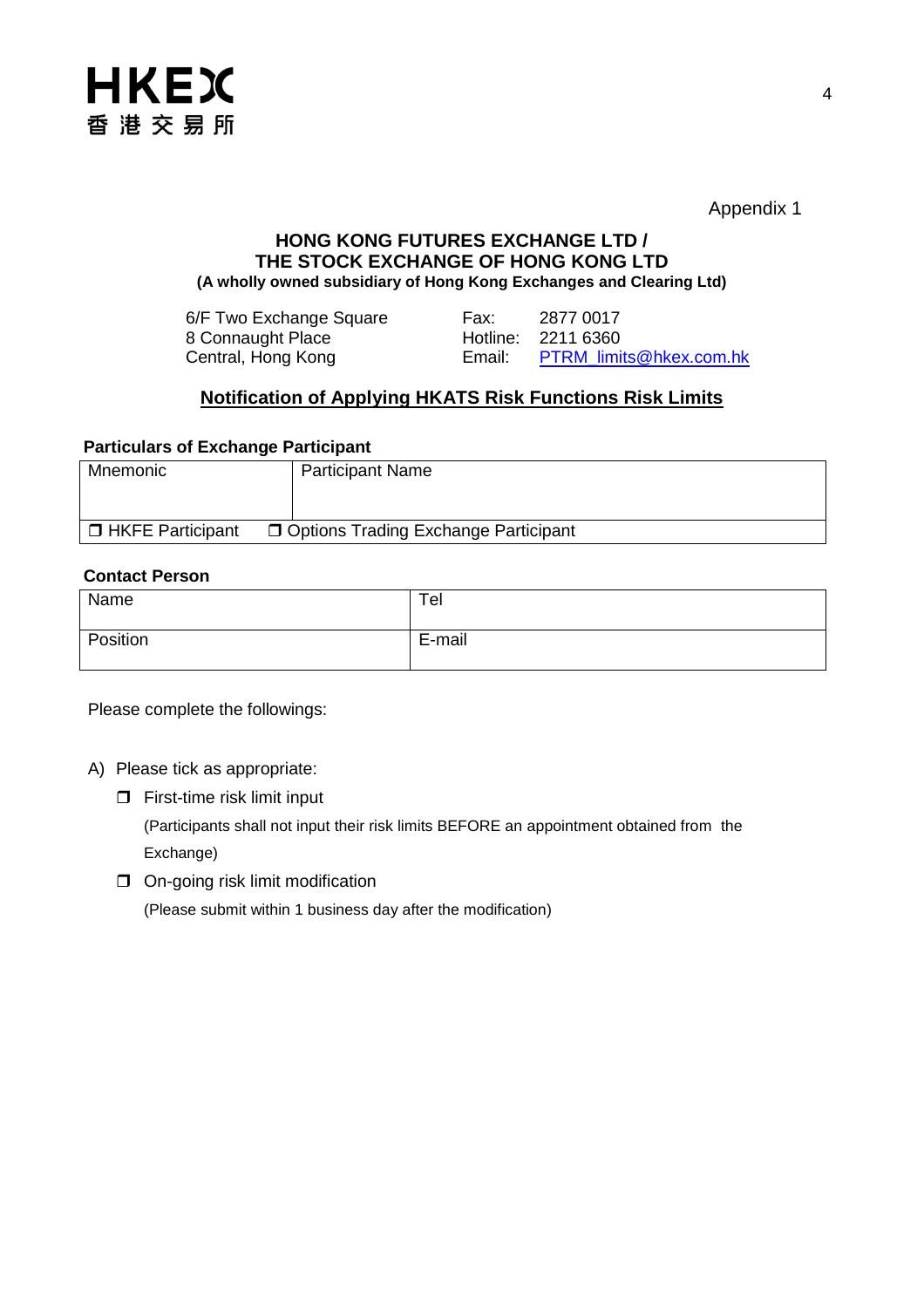| Mnemonic /<br>Participant Name |  |
|--------------------------------|--|
|                                |  |

#### B) The following risk limits will be input / were modified in HKATS Risk Functions:

| Name of Pre-Trade Limit Group (PTLG): _________                   |                                 |                       |                  |            |  |
|-------------------------------------------------------------------|---------------------------------|-----------------------|------------------|------------|--|
| (Please append separate table if more than 1 PTLG to be reported) |                                 |                       |                  |            |  |
|                                                                   |                                 |                       |                  |            |  |
| <b>Risk Limit Type</b>                                            | <b>Risk Limits</b>              | <b>Existing Value</b> | <b>New Value</b> | Input Date |  |
|                                                                   |                                 | (Please mark "By      |                  |            |  |
|                                                                   |                                 | Default" for the      |                  |            |  |
|                                                                   |                                 | first time input)     |                  |            |  |
| Maximum Order                                                     | Maximum Order Rate Limit        |                       |                  |            |  |
| Rate                                                              | Order Rate Period (Second)      |                       |                  |            |  |
| Maximum                                                           | <b>Gross Futures Long/Short</b> |                       |                  |            |  |
| Intraday                                                          | Exposure (HKD)                  |                       |                  |            |  |
| Exposure                                                          | Net Futures Long/Short          |                       |                  |            |  |
|                                                                   | Exposure (HKD)                  |                       |                  |            |  |
|                                                                   | <b>Gross Options Long/Short</b> |                       |                  |            |  |
|                                                                   | Exposure (HKD)                  |                       |                  |            |  |
|                                                                   | Net Options Long/Short          |                       |                  |            |  |
|                                                                   | Exposure (HKD)                  |                       |                  |            |  |
|                                                                   | Futures Coefficient (%)         |                       |                  |            |  |
|                                                                   | Options Coefficient (%)         |                       |                  |            |  |
| Maximum                                                           | Maximum Order Size Limit        | Please refer to       | Please refer to  |            |  |
| <b>Order Size</b>                                                 |                                 | the Attachment        | the Attachment   |            |  |

٦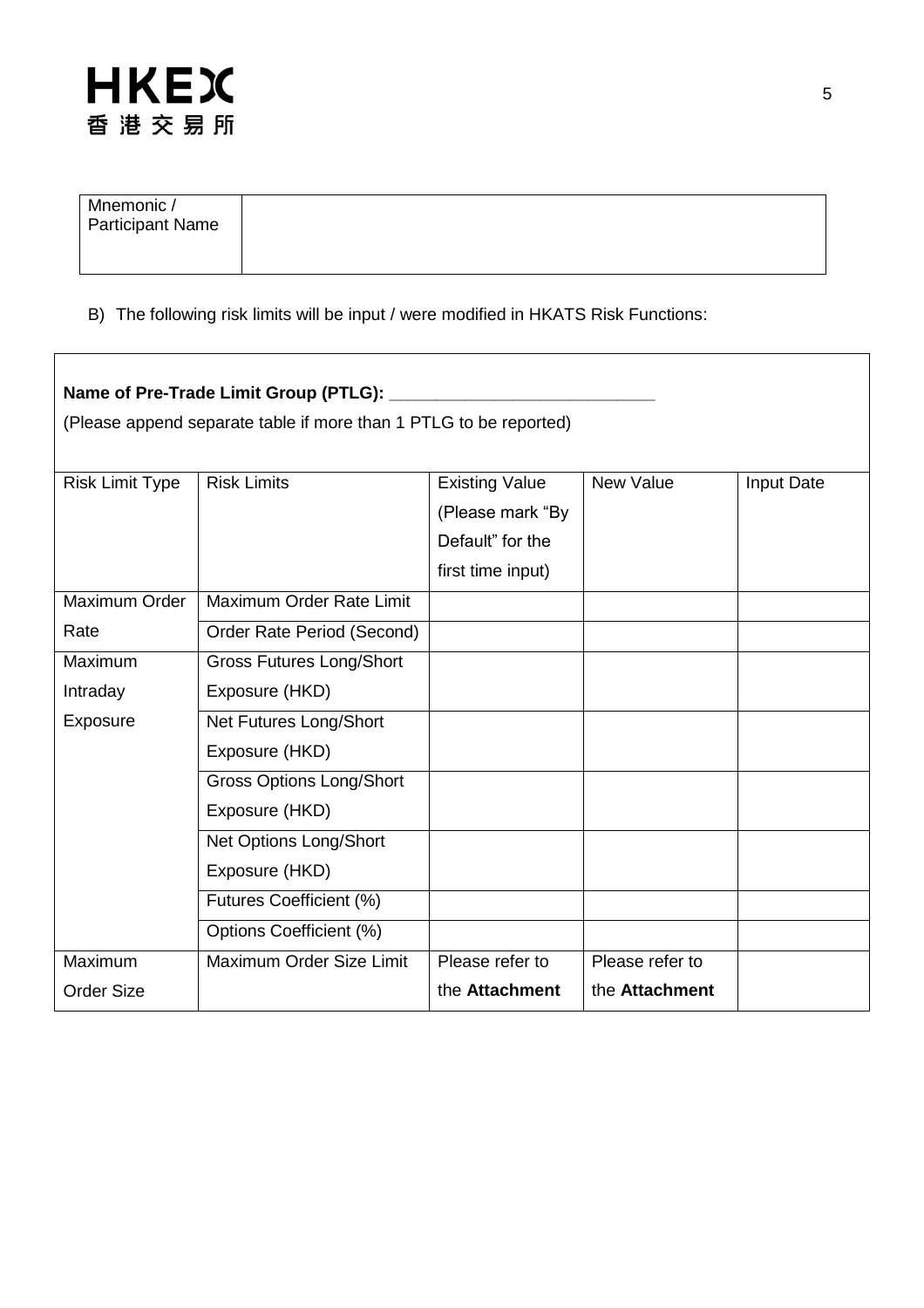| Mnemonic /<br><b>Participant Name</b> |  |
|---------------------------------------|--|
|                                       |  |

We confirm that the following reviews have been done before proceeding to apply relevant risk limits to HKATS Risk Functions:

- 1) Assessments have been made to the trading activities;
- 2) Utilization Reports have been reviewed as a reference to determine the risk limits;
- 3) The risk limits have been reviewed and approved by the authorized person(s) who is/are responsible for the internal risk controls of the company;
- 4) Risk Limit Managers are familiarized with the operations of HKATS Risk Functions GUI; and
- 5) Customers have been informed about HKATS Risk Functions in derivatives market and the possible scenarios of order rejections and cancellations.

\_\_\_\_\_\_\_\_\_\_\_\_\_\_\_\_\_\_\_\_\_\_\_\_\_\_\_\_\_\_ \_\_\_\_\_\_\_\_\_\_\_\_\_\_\_\_\_\_\_\_ Signature of Responsible Officer **Date** with company chop

\_\_\_\_\_\_\_\_\_\_\_\_\_\_\_\_\_\_\_\_\_\_\_\_\_\_\_\_\_\_ Name of Responsible Officer